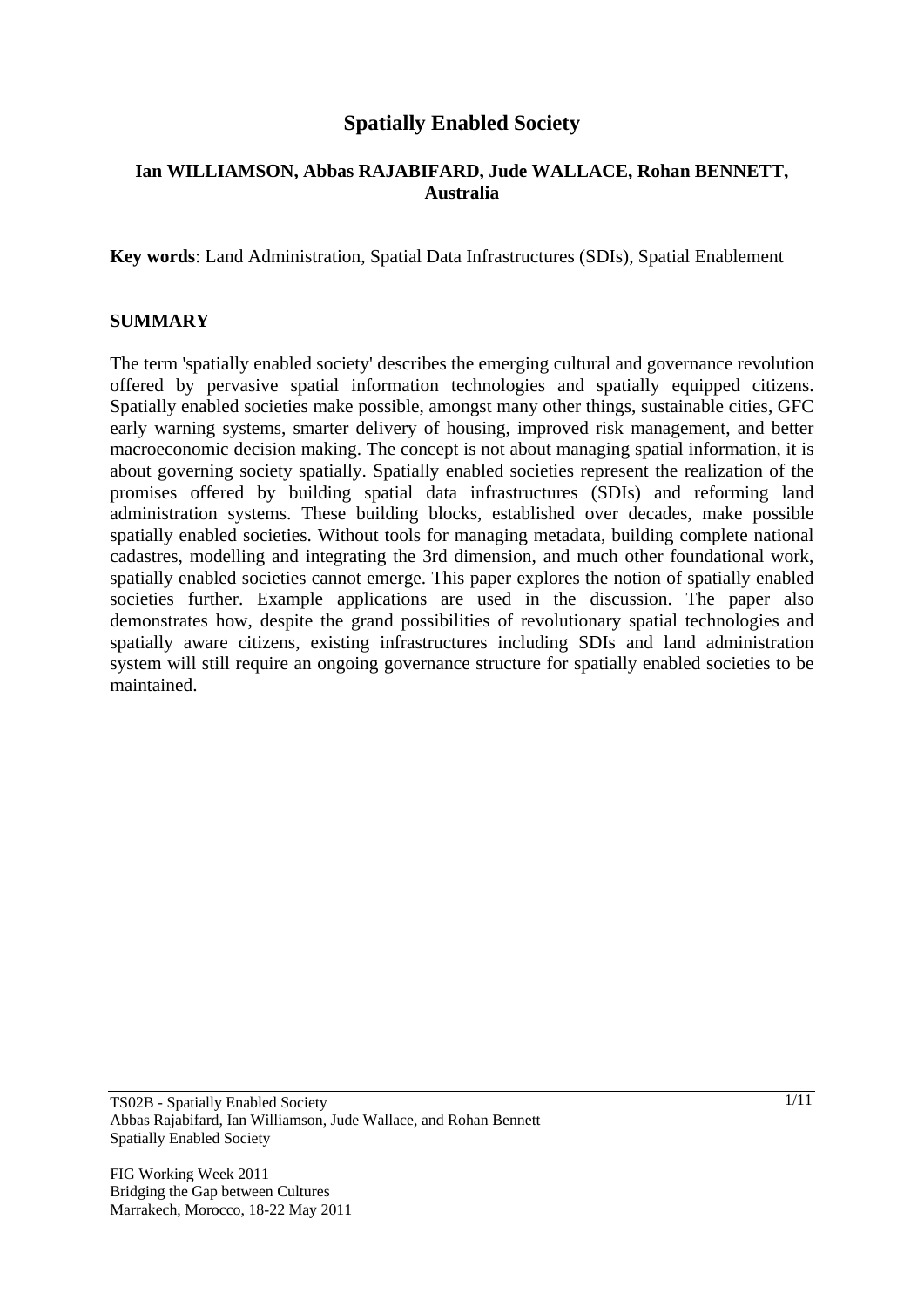# **Spatially Enabled Society**

### **Ian WILLIAMSON, Abbas RAJABIFARD, Jude WALLACE, Rohan BENNETT, Australia**

### **1. INTRODUCTION**

The term 'spatially enabled society' attempts to describe an emerging cultural and governance revolution: pervasive spatial information technologies and spatially equipped citizens are changing the way economies, people, and environments are managed and organized. Economic wealth, social stability and environmental protection can be facilitated through the development of spatial information products and services created by all levels of society including governments, the business sector, and citizens (Rajabifard *et al*, 2010).

The concept of the 'spatially enabled society' is still unformed. Emerging literature, practical examples, and international associations (e.g. FIG, GSDI) continue to provide hints as to key characteristics and features; however, a shared empirically tested view is still forming.

This paper aims to review current understandings of spatially enabled societies. The emergence of the concept is described, as are associated definitions. A number of examples are used to illustrate progress and developments. The paper then argues how, despite the grand possibilities of revolutionary spatial technologies and spatially aware citizens, existing infrastructures including SDIs and land administration system will still require an ongoing governance structure for spatially enabled societies to be maintained. Extracts from Rajabifard *et al* (2010), one of the most recent publications on spatially enabled societies, are used throughout the paper to inform the discussion.

#### **2. THE EMERGENCE OF SPATIALLY ENABLED SOCIETIES**

The high take-up of spatial information technology by organizations seeking better land management opportunities is well known. The growth was so spectacular that an entire new concept was designed to manage and coordinate the explosion. The spatial data infrastructure, SDI, was born and became a worldwide phenomenon. The power of the idea was demonstrated by their take-up and by efforts to build components of national systems. The development of spatial data infrastructures underpins the management of both spatial information and information organised according to location. SDIs are now tools of global significance. Over 100 countries actively work to construct a national SDI.

Following on from the government-driven SDI phenomenon, popularity of GIS amongst citizens jumped by orders of magnitude as capacity to handle, visualize, and analyze geographic information improved. The term 'spatially enabled society' emerged in the mid 2000s as new spatial technologies began pervading mainstream user groups: in-car navigation systems, GPS enabled mobile devices, and various digital globes (e.g. Google Earth) quickly

TS02B - Spatially Enabled Society Abbas Rajabifard, Ian Williamson, Jude Wallace, and Rohan Bennett Spatially Enabled Society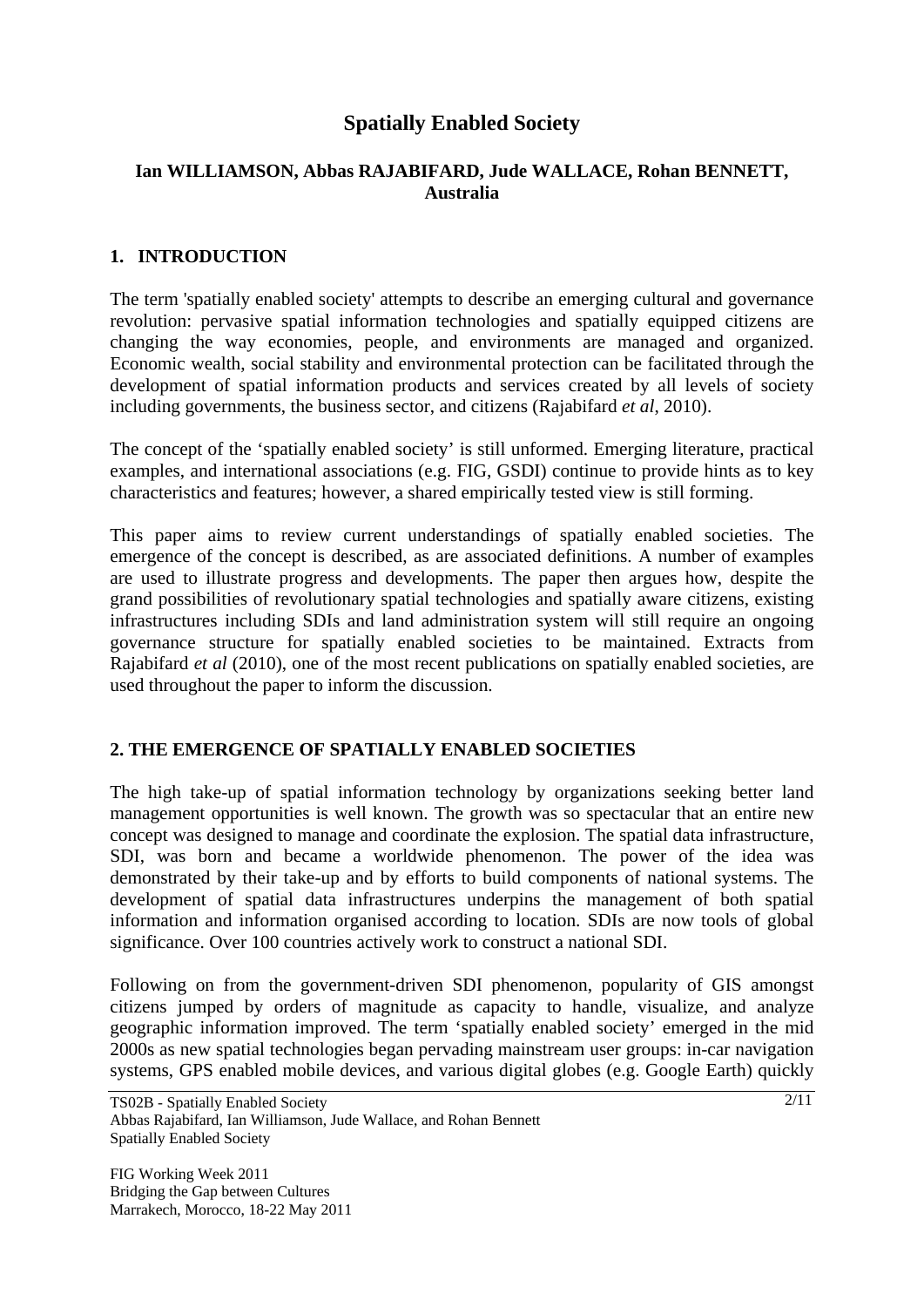gained traction and popularity amongst the wider community. Williamson *et al* (2010b) described the underlying reason for the rapid uptake. The power of the visual over the verbal was highlighted: spatial information reduced the amount of information and organized it into "brain-ready" information. When people were spatially informed, the "map condensed thousands of spreadsheets" into a single view. Combined with the web environment, the communication of information amongst agencies and citizens could be vastly improved (Williamson *et al,* 2010b; Rajabifard *et al*, 2010). This new spatial pervasiveness led the research community to define the emerging cultural phenomenon as 'spatial enablement'.

In the literature, Williamson *et al* (2006) first describe spatially enabled societies as those 'where location and spatial information are regarded as common goods made available to citizens and businesses to encourage creativity and product development'. In this regard, the vast majority of the public were users, either knowingly or unknowingly, of spatial information. The daily business of people was implicitly connected to a location. Locations were presented in variety of ways such as address, maps, coordinates, landmarks, and increasingly 'places' (Rajabifard *et al*, 2010).

Van der Molen (2007) described spatially enabled societies as having two key characteristics. First, it related to decision-making. Spatial enablement was realized "when public administrators, the private sector and citizens (the actors in 'governance') decide on issues where the spatial component was one of the determinants for the decisions". In these cases they needed access to spatial information that was relevant and contributed in a meaningful way to the process of making that decision. Second, it related to information integration. Decisions seldom needed only one source of information, they tended to require information from many sources. Integration and sharing transformed single source data into meaningful information and services.

Wallace (2007) described spatial enablement as having two stages. The first involved utilizing imagery to answer simple questions visually such as 'Where am I?". Traditioanl non-spatial information and processes could be visualized spatially to allow for simple decisions about finances, health, education, and tax, amongst others. The second stage involved linking all data with a geocoded reference and re-engineering processes around the opportunities provided by spatial analysis and spatial decision-making. The link between activities, locations, times and people were key.

At application specific levels, Ezigbalike and Rajabifard (2009) regarded a service as spatially enabled if the service delivery process incorporated seamless access to all the information that a user of the service might need to make spatial or location-specific decisions associated with the service (Rajabifard *et al*, 2010). Additionally, they suggest that the user would be expected to know which datasets were required and to specifically request these and combine them. The onus was also on the service provider and system designers to ensure that relevant spatial information was integrated into any enquiry or request application.

Another recurring characteristic of spatial enablement was that existing spatial and land administration organizations needed to readjust their focus. Spatial tools and information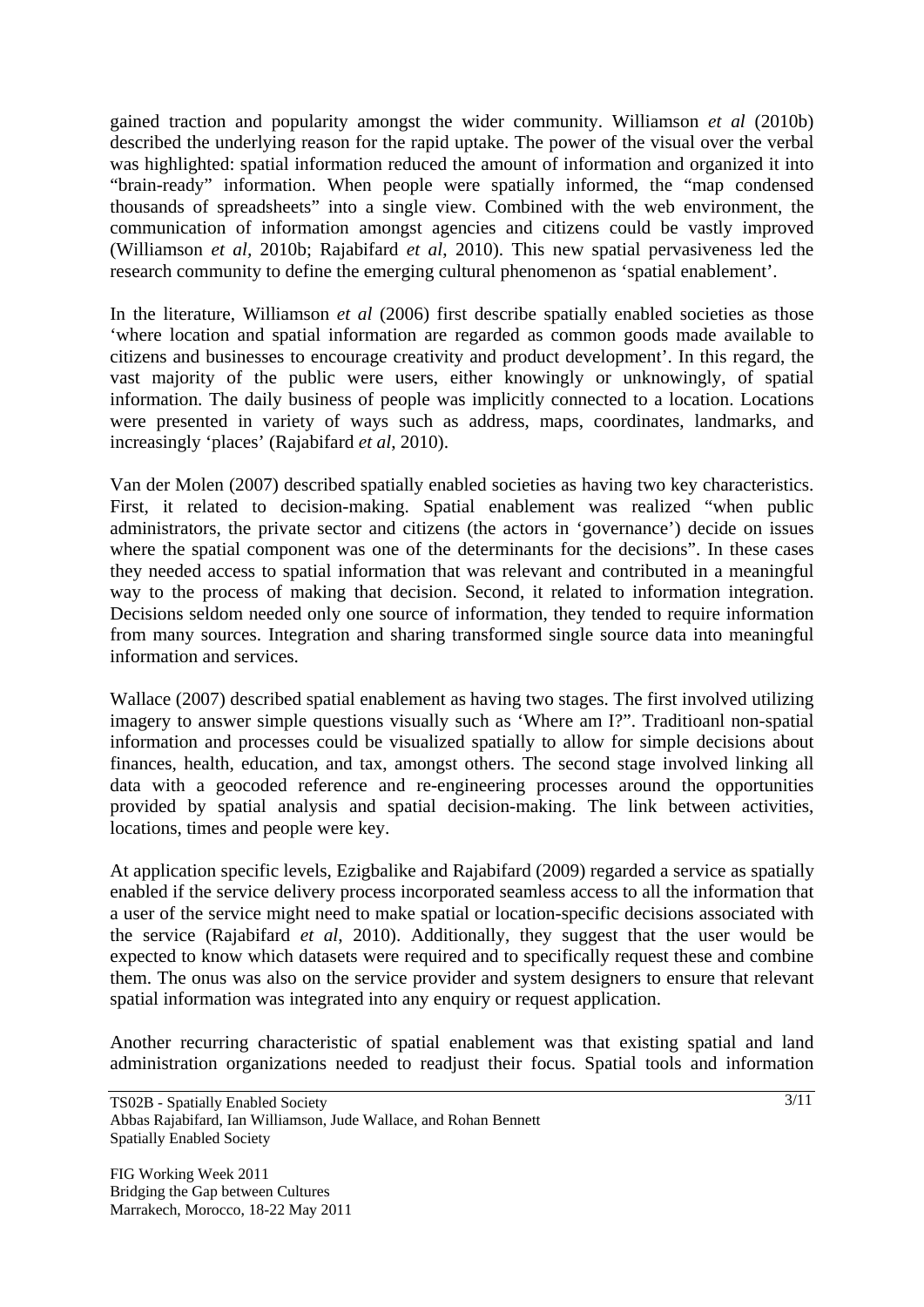would no longer be sequestered in mapping agencies where they were originally created (Rajabifard *et al*, 2010). The previous focus of these organizations on 'managing spatial information' needed to shift to a focus on assisting society to manage itself spatially.

Williamson *et al* (2010b) recognized that 'spatially enabled society' was an evolving concept. However, the general requirements remained that location, place and other spatial information needed to be available to governments, citizens and businesses as a means of organizing their activities and information (Rajabifard *et al*, 2010). In-line with the mantra of socialinformatics, spatial enablement was about more than just developing and using geographic information systems (GIS). It was a concept that permeated and changed the whole of government and society, drawing heavily upon the spatial data infrastructures within a jurisdiction (Williamson *et al*, 2010a).

Richer definitions of spatial enablement are also emerging. Rajabifard (2007) describes the range of activities and processes that should be created across jurisdictional levels. These include: an enabling platform comprising of institutional elements, a collaborative framework, a governance structure, legal controls, and technical tools for data sharing, and e-government and information sharing strategies; building on SDIs and related initiatives; using geocodes and "place" related information (such as a national geocoded street address files); reengineering the institutions of government; legal frameworks to facilitate integration and management; activities on spatial data standards and interoperability; development of authoritative registers of key spatial information; research and development; and growth in capacity at societal, institutional and individual levels.

Steudler and Rajabifard (2010) also provide more depth. Key technical elements of spatially enabled ability are defined to include: rules for representing the real world situation; the existence of a legal framework; a reference between reality and the model; the ability to position objects correctly; representing situations correctly; acquiring the needed human resources and technical tools; having as much spatial information as needed; and delivering the appropriate area coverage.

In summary, descriptions of spatially enabled societies are still undeveloped and continue to evolve. Despite this inadequacy, there is firm agreement that spatially enabled societies are emerging and will continue to do so. Attention is now given to more practical examples of the spatially enabled society.

#### **3. SPATIALLY ENABLED SOCIETIES IN PRACTICE**

Various approaches for achieving spatial enablement in practice are evident: hierarchical systems, market mechanisms, or networked approaches provide examples. The relative merits of each approach is examined and assessed in works by Compvoets *et al* (2010), Vandenbroucke *et al* (2009), and Van der Molen (2007) amongst others.

Van der Molen (2007) argues that three key participants are evident in spatially enabled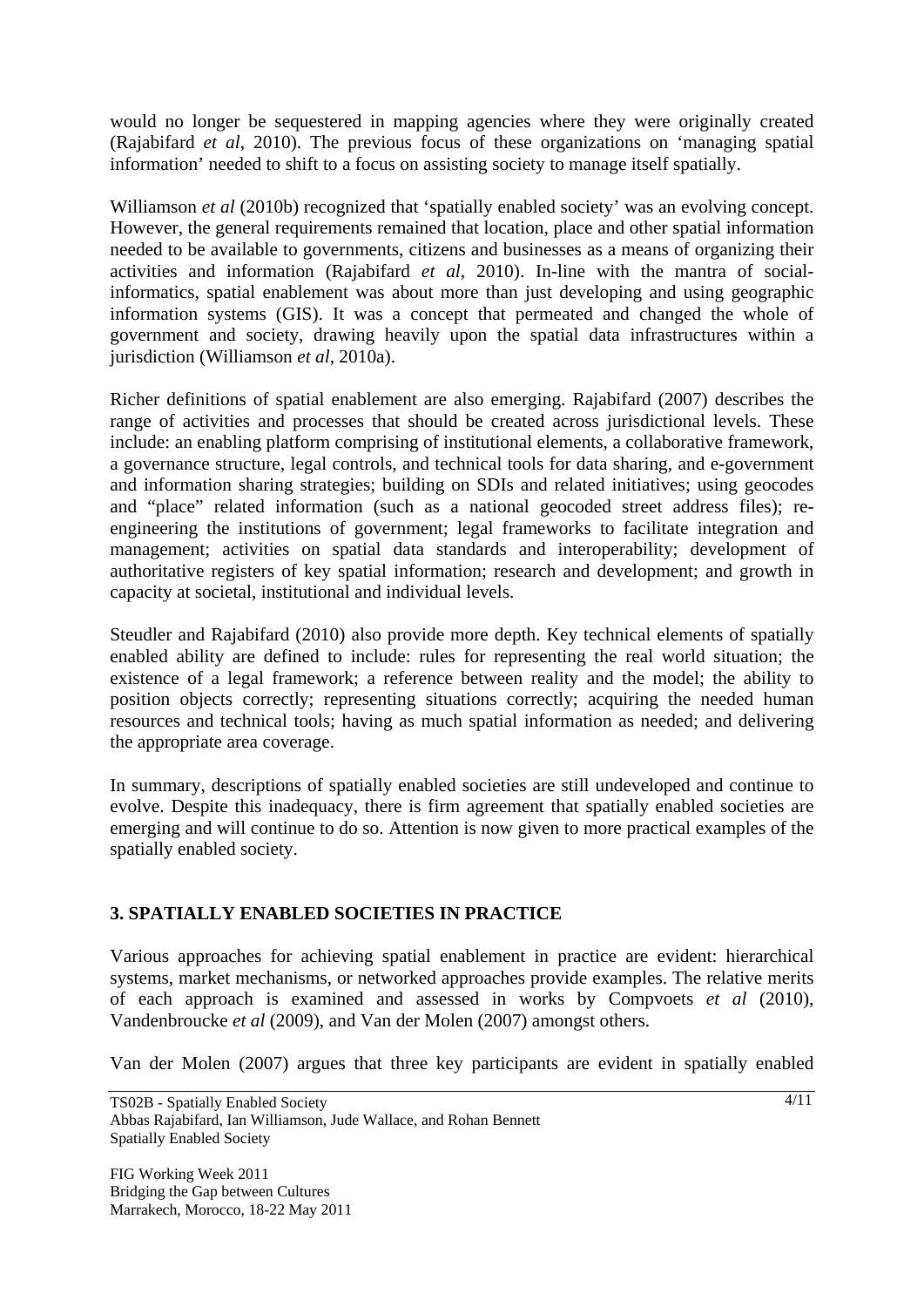societies: government, data supplier sectors, and society as a whole. The roles and contributions of these participants are described. Specifically, it is suggested that it is the responsibility of the government to facilitate the underlying spatial data infrastructure. The underlying reason here is to safeguard the availability and access of spatial information for greater society. Further, as the spatially enabled society evolves through interactions between participants, government should facilitate the legal and economic transactions relating to spatial information. With regard to data suppliers, they should bear the responsibility for organizing the availability and access to information and respond to the needs of society.

From another perspective, Crompvoets *et al* (2010) and Vandenbroucke *et al* (2009) argue that in reality, SDIs and accompanying spatially enabled communities are complex networks of datasets, information flows, and nodes. Hierarchical approaches to understanding and building SDIs have less utility in terms of assessing the success of SDIs and spatial enablement. The network approach allows for richer assessment of the SDI: density, distance, and centrality of the spatially enabled society or SDI components can be measured and consequently improved.

The debate continues as to whether hierarchical, market, or network approaches are best used for designing and assessing SDIs. Meanwhile, regardless of the underlying infrastructure, the number and types of spatially enabled applications continues to grow. For example, Eagleson (2007) describes how geographically referenced statistics can be used to monitor activity within an area: health, wealth, and population distributions can be collected, aggregated and analysed spatially. Spatially enabled data is becoming an increasingly critical resource for planning and decision making in disciplines including epidemiology, economics and environmental management. Analysts are being required to integrate growing numbers of information sources to feed into increasingly sophisticated applications (Rajabifard *et al*, 2010).

Spatial applications in realms once oblivious to the utility of spatial and mapped information are now evident. In Australia, the insurance and re-insurance industries in both the government and private sectors are developing spatial applications to manage risks and claims. Other emerging applications include tools for assessing, monitoring and achieving sustainable cities, smarter delivery of public housing, and improved macroeconomic decisionmaking (including taxation and management of monetary policy).

The Victorian Mapping and Address Service in Australia provides an example from the government sector. It helped to spatially enable employees in the Victorian Government. The system delivers operational efficiencies for standard work practices. It increased the accuracy and reliability of address information that was collected during standard business operations. It is important to note that in this case the majority of users had no spatial background. Moreover, it eliminated the need for specialised software, training or resources. The system was designed as a whole of Victorian Government web service and consequently costs associated with hosting and information maintenance were reduced (Davies, 2007; Rajabifard *et al*, 2010).

TS02B - Spatially Enabled Society Abbas Rajabifard, Ian Williamson, Jude Wallace, and Rohan Bennett Spatially Enabled Society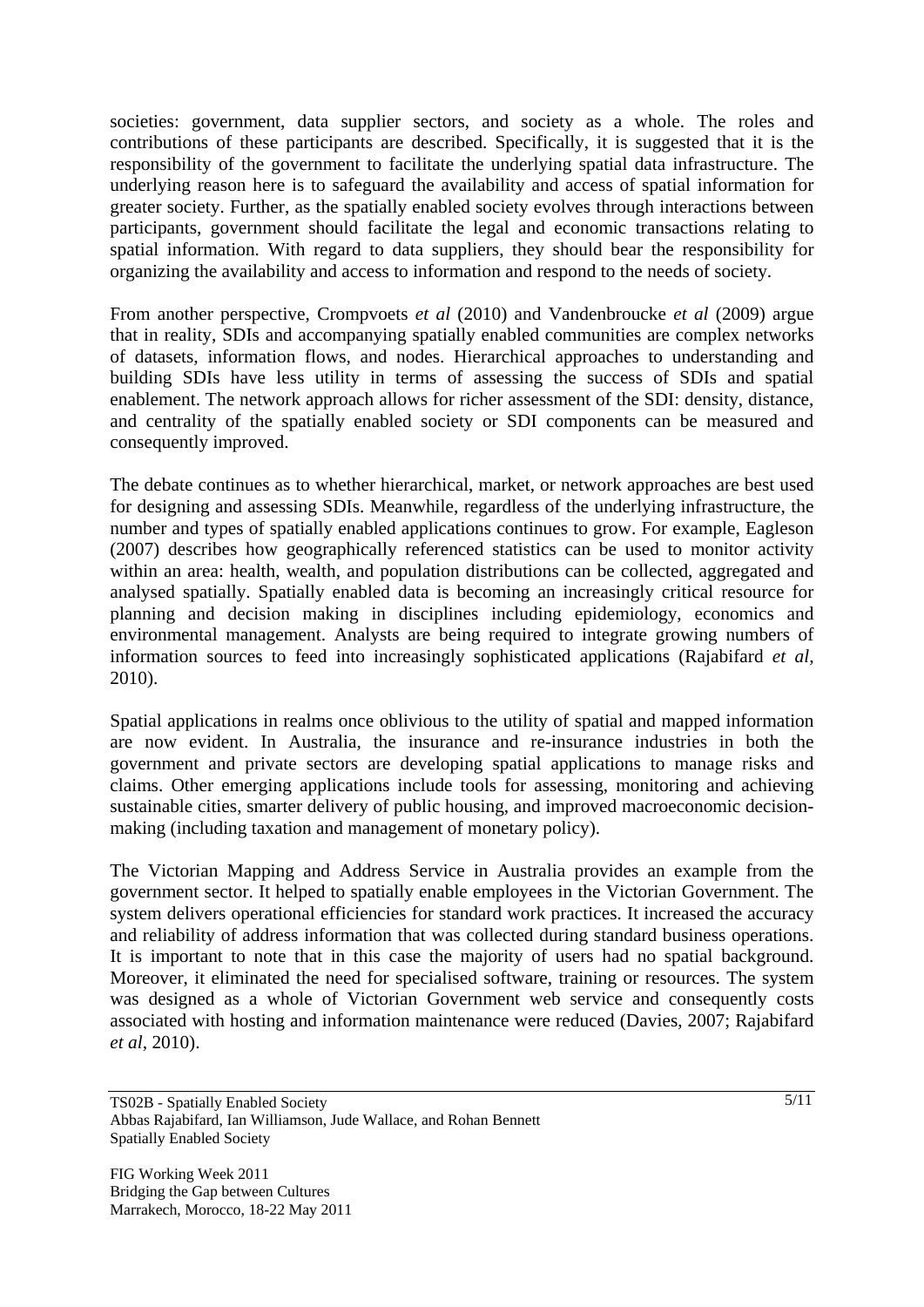Cowen and Buhler (2010) provide another example of how spatial enablement could be utilized in the government realm. The proposed application here was a early warning systems for economic events such as the global financial crisis (GFC). Bennett *et al* (2011) provide a simple illustration of such an application in practice (Figure 2). Information from land administration systems, such as registry data relating to mortgages and ownership, could be spatially enabled and used to deliver a visual snapshot of the health of a nations property market.



**Figure 2. A spatially enabled GFC early warning system (Bennett et al, 2011)** 

Another example of spatial enablement in action is the use of Google Maps or Bing Maps to allow mash-up capacity to facilitate simple, and sometimes complex, service provision. There are many instances from the business and citizen sector using spatial mash-up technologies in providing user friendly services or organizing private and business activities (Rajabifard *et al*, 2010). Spatial systems now combine information from other services and convert queries into much more user-friendly results. For example, finding properties for sale is much more convenient by combining buyers' preferences and presenting final results in an easy to comprehend visual (map) format.

In summary, the number and range of spatial applications is growing exponentially within all sectors of society. While some aggregation in the numbers of applications will occur in the coming years, the quality of the applications, if not the associated data, will continue to improve. Not explicitly mentioned above is the rapid increase in volunteered geographic information (VGI) and associated applications. This swathe of non-authoritative spatial information is challenging traditional notions of SDIs (Jackson *et al*, 2010), but at the same time is expediting the delivery of spatial enablement across society. Attention is now given to other future directions and emerging challenges in the realm of spatial enablement.

TS02B - Spatially Enabled Society Abbas Rajabifard, Ian Williamson, Jude Wallace, and Rohan Bennett Spatially Enabled Society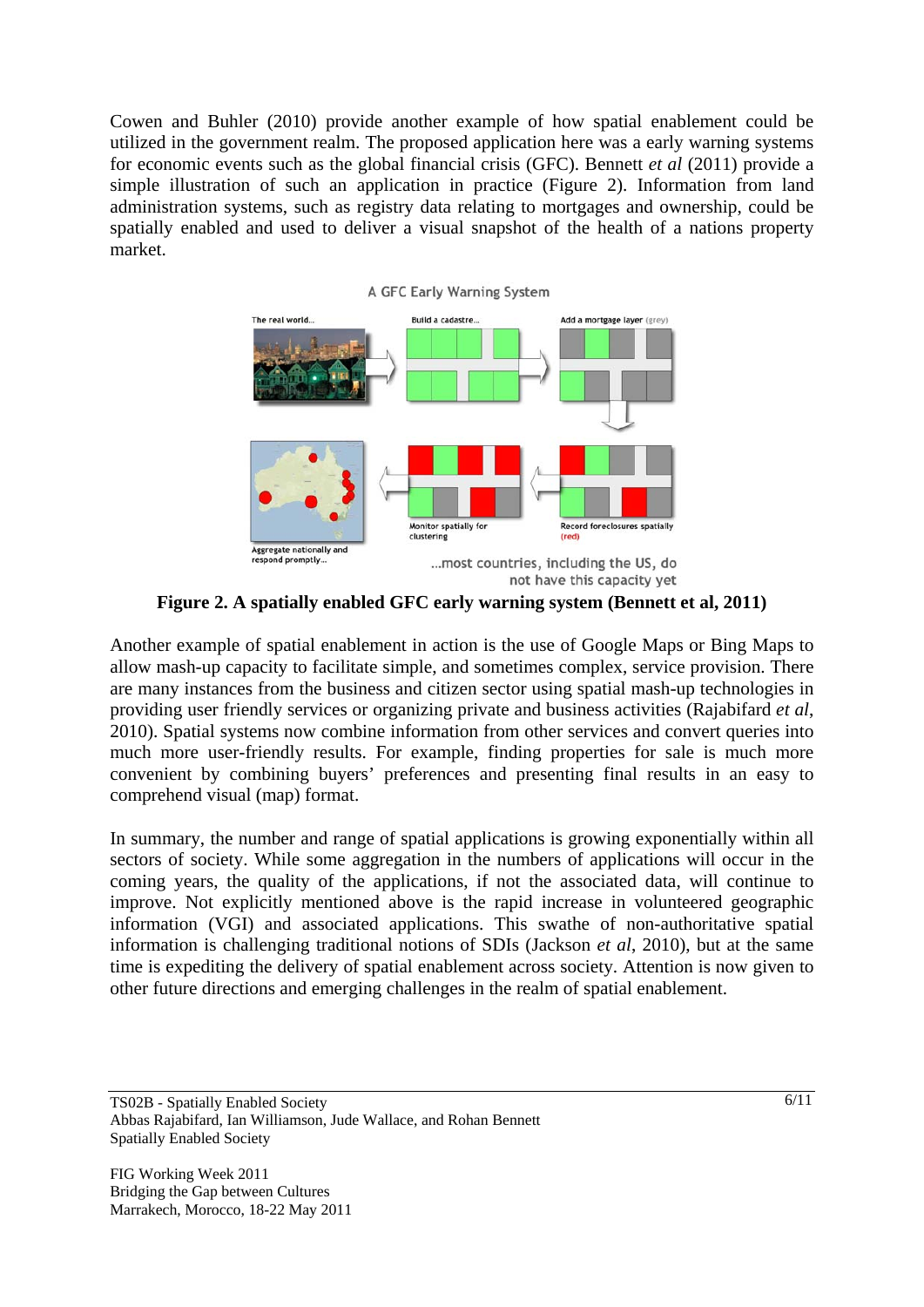#### **4. FUTURE DIRECTIONS AND CHALLENGES**

It is important to acknowledge that spatial enablement cannot emerge without supporting infrastructure. The understated, non-visible nature of this infrastructure often means it is taken for granted. In Australia for example, there is little public recognition of the complex governance and technical arrangements that enable a national geocoded address file to be delivered. Spatial enablement cannot hope to be achieved without some form of coordinated spatial data infrastructures (SDIs) and reformed land administration system. These building blocks, established over decades, make possible spatially enabled societies. Without tools for managing metadata, building complete national digital cadastres (DCDBs), modelling and integrating the 3rd dimension, and much other foundational work, spatially enabled societies could not emerge. The importance of promoting these building blocks is a challenge for the international spatial community. In particular the Global Spatial Data Infrastructure (GSDI) association and the International Federation of Surveyors (FIG) are undertaking work programs.

The GSDI Association developed its strategic plan 2009-2013 around issues related to spatial enablement. The betterment of society through spatial enablement is the key underlying goal of the plan. Importantly, both developed and developing countries are considered. The different opportunities that spatial enablement can deliver to the developing context needs sensible consideration. Key issues are cost and existing capacity. The GSDI Association will aim to create a promotional environment that can be utilized by stakeholders to assist with spatial enablement in their specific country contexts. The first attempt at realizing this notion was through the theme for the GSDI 12 World Conference in Singapore 2010 (which ran jointly with the United Nations sponsored Permanent Committee on GIS Infrastructure for Asia and the Pacific): 'Realizing Spatially Enabled Socieities'.

The FIG, through a special short-term task force as part of Commission 7, is also undertook work related to spatially enabled society. The aim was to develop a framework for jurisdictions to understand and embark on spatial enablement. The task force was established by the FIG Council and endorsed by the General Assembly in May 2009 in Eilat, Israel (Rajabifard *et al*, 2010). The task force is considered the importance of global economic, social and environmental issues and how spatial enablement could assist in managing these. These include: the UN Millennium development goals (eight objectives that focus on the eradication of poverty, which can strongly be related to land and ownership of land); Climate change and global warming; and Disaster management. A clear understanding of the requirements of spatial enablement is emerging: a precondition for spatial enablement is the modelling of reality (i.e. spatial enablement is best practice, when real world reality is modelled as closely as possible). The establishment of real world models requires modelling rules and tools. Indicators to measure spatial enablement include comprehensiveness, coverage, reliability and accuracy. A crucial element in dealing with global problems is the information about land ownership (i.e. a cadastre is crucial for establishing the link people to land) (Rajabifard *et al*, 2010).

Along with the need for awareness and maintenance of existing spatial infrastructures a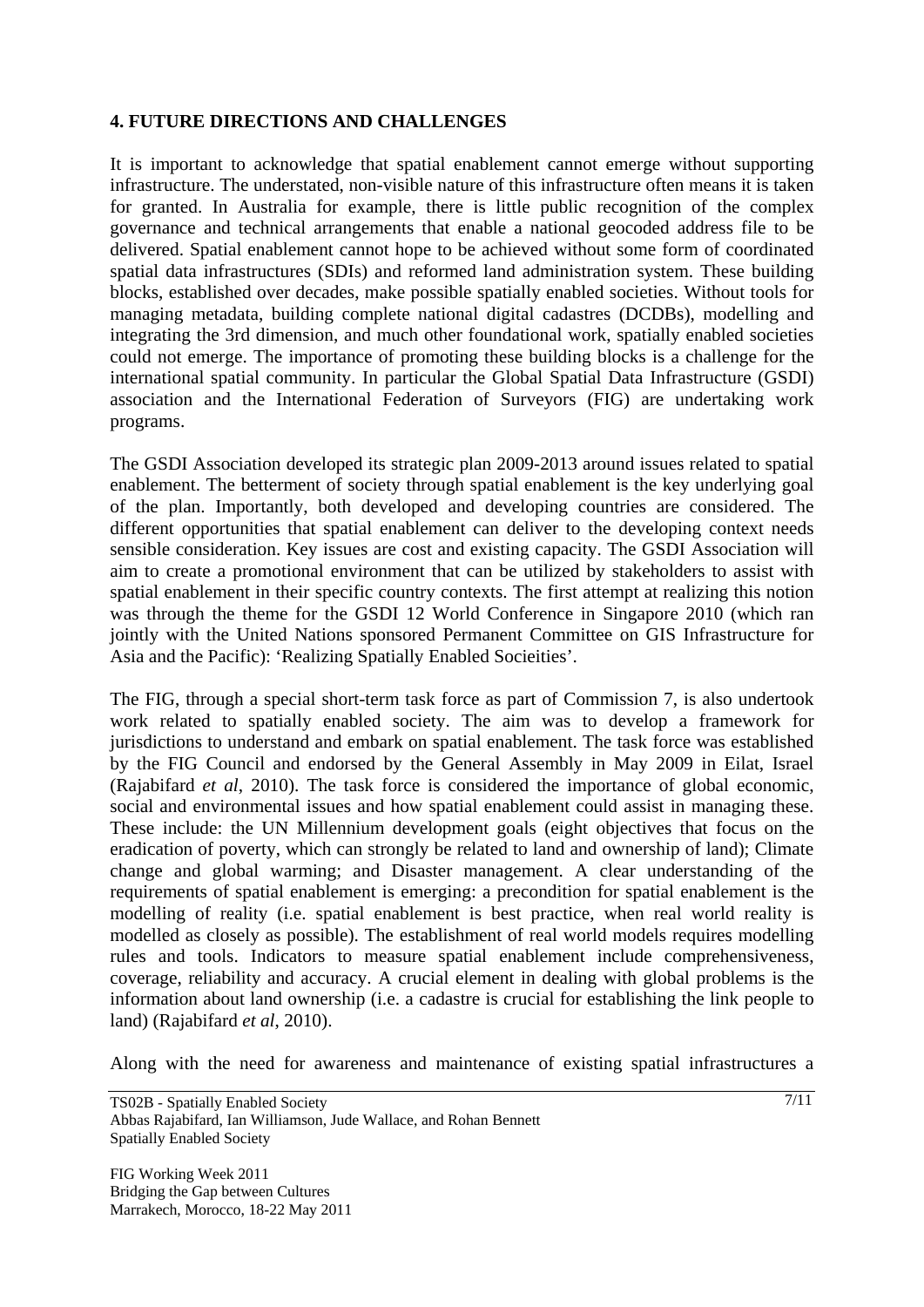number of other challenges are evident. First, a long-term view is required: the development of a spatially enabled government and society is ongoing and multi-disciplinary. Jurisdictions will need to work together over the long-term if the vision is to become reality (Rajabifard *et al*, 2010). Overcoming the political and financial impediments to implementing long-term visions needs further consideration. Second, achieving spatial enablement also requires multidisciplinary approaches to research and governance. A wide range of experiences and disciplines from surveying and mapping, land administration, GIS, information and communications technology, computer science, legal and public administration, economics and many more is required. The 'Spatialist' project run out of the University of Leuven in Belgium and sponsored by the Government of Flanders provides early clues as to how multidisciplinary research can be undertaken in the realm of SDIs and how multi-view assessment approaches can be developed. Finally, there is a need to develop institutional practices to make existing and future technology more effective. Research has found that very few jurisdictions have developed a framework for establishing a spatial infrastructure that addresses comprehensively operational, organisational and legal issues (Rajabifard *et al*, 2010).

In summary, future directions associated with realizing spatially enabled socities should include a focus on creating awareness of the importance of maintaining existing spatial and land infrastructures, promoting a long-term approach across government, ensuring multidisciplinary groups to work together with respect to SDI design, and developing comprehensive institutional practices for establishing spatial infrastructures.

### **5. CONCLUSIONS**

New spatial technologies offer remarkable opportunities to organise information and reengineer business processes. This prevailing sense of potential is described as 'spatial enablement'. Descriptions of spatially enabled societies are still undeveloped and continue to evolve. Despite this inadequacy, there is firm agreement that spatially enabled societies are emerging and will continue to do so. The demand, number and range of ubiquitous spatial applications are growing exponentially within all sectors of society. The need to deliver sustainable development is now pressing. The global credit crisis and the spread of credit contagion originating in the sub-prime mortgage markets of the United States provides another example of where spatial technologies have a role to play. While some aggregation in the numbers of applications will occur in the coming years, the quality of the applications, if not the associated data, will continue to improve.

To achieve the benefits of spatial enablement, people who design and build systems need to set up the right foundations. Future directions associated with realizing spatially enabled societies will need to include a focus on creating awareness of the importance of maintaining existing spatial and land infrastructures. The modern challenge is to redesign the existing tools used to perform fundamental business processes in order to achieve much more relevant results across society. Other challenges include promoting a long-term approach across government, ensuring multi-disciplinary groups to work together with respect to SDI design, and developing comprehensive institutional practices for establishing spatial infrastructures.

TS02B - Spatially Enabled Society Abbas Rajabifard, Ian Williamson, Jude Wallace, and Rohan Bennett Spatially Enabled Society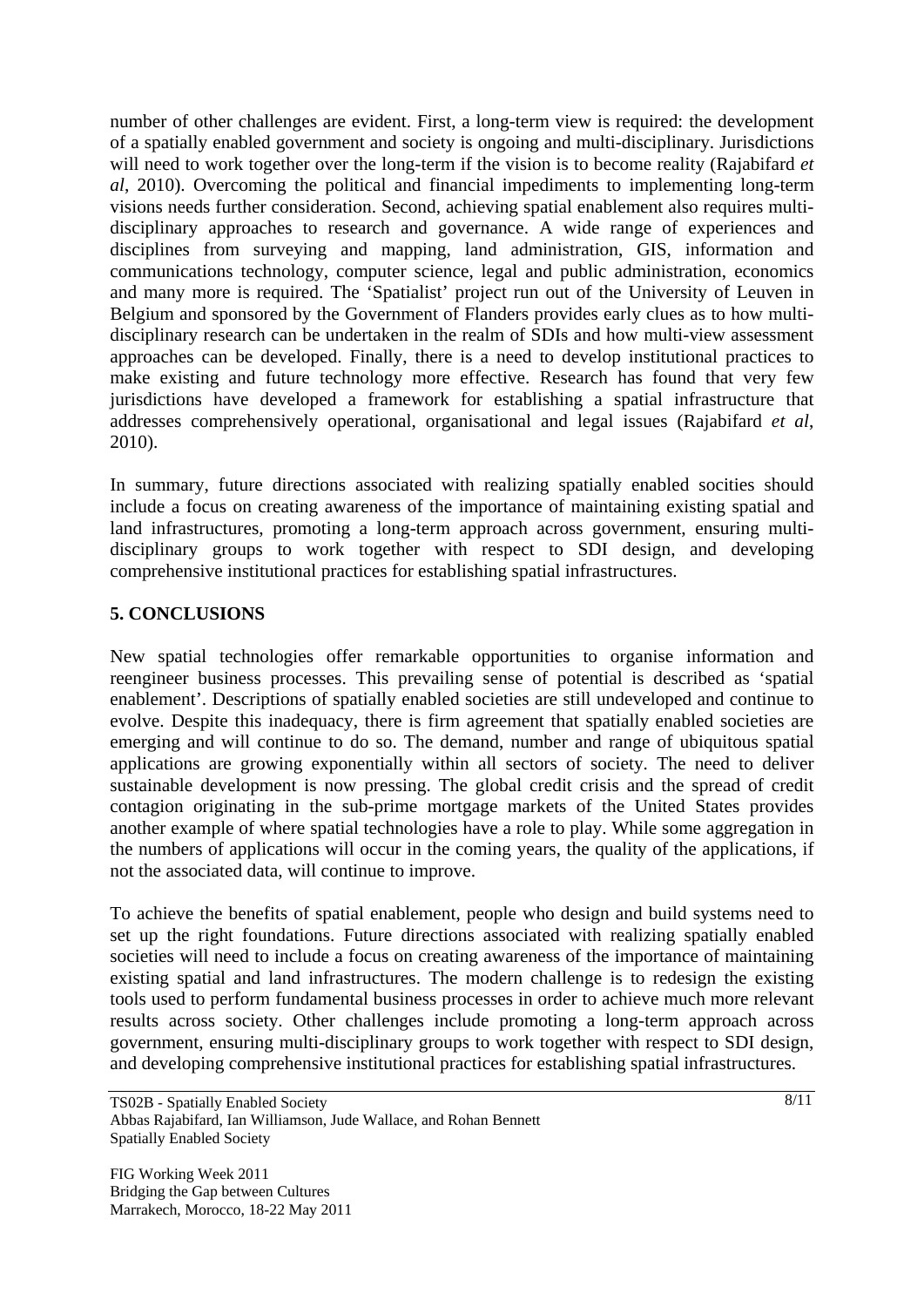#### **REFERENCES**

- Bennett, R., Rajabifard, A., Williamson, I., Wallace, J., and Marwick, B., (2011), A National Vision for Australian Land Registries, FIG Working Week 2011 - Bridging the Gap between Cultures, Marrakech, Morocco, 18-22 May.
- Buhler, D., and Cowen, D., 2010. The United States Mortgage Crisis and Cadastral Data, XXIV FIG International Congress, Sydney, April.
- Crompvoets, J., de Man, E., Macharis, C., (2010), Value of Spatial Data: Networked Performance beyond Economic Rhetoric, *International Journal of Spatial Data Infrastructures Research*, 2010, Vol.5, 96-119.
- Davies, J. (2007), SDI Development to support a Spatially Enabled Society in. A. Rajabifard (Eds). *Towards a Spatially Enabled Society*. Melbourne, Melbourne University**:** pp 303-310.
- Eagleson, S. (2007), Geographically Referenced Statistics within a SDI in. A. Rajabifard (Eds). *Towards a Spatially Enabled Society*. Melbourne, Melbourne University**:** pp 303-310.
- Ezigbalike, C. and Rajabifard, A. (2009), "Indicators for Assessing Spatially Enabled Government Services". *GSDI 11 World Conference*, Rotterdam, The Netherlands, 15- 19 June.
- Jackson, M., Schell, D., Taylor, F., (2010), 2010 The Year to Celebrate Success for NSDI's or the Year to Return to the Drawing Board?, GSDI 12 Conference, Singapore, October.
- Molen, P. v. d. (2007), e-Government and e-Land Administration in order to Spatially Enable a Society in. A. Rajabifard (Eds). *Towards a Spatially Enabled Society*. Melbourne, Melbourne University**:** pp43-58.
- Rajabifard, A. (2007), SDI Design to Facilitate Spatially Enabled Society in. A. Rajabifard (Eds). *Towards a Spatially Enabled Society*. Melbourne, Melbourne University**:** pp 119-138.
- Rajabifard, A., Crompvoets, J., Kalantari, M., Kok, B., (Eds) (2010), Spatially Enabled Society: Research, Emerging Trends, and Critical Assessment, Leuven University Press, Belgium.
- Steudler, D. and Rajabifard, A. (2010), Spatially Enabled Society Role of the Cadastre. *FIG Congress 2010, Facing the Challenges - Building the Capacity*, Sydney, Australia, 11-16 April.
- Vandenbroucke, D., Crompvoets, J., Vancauwenberghe, G., Dessers, E., Orshoven, J.V., (2009), A Network Perspective on Spatial Data Infrastructures: Application to the Sub-national SDI of Flanders (Belgium), *Transactions in GIS*, 13(s1): 105–122.
- Wallace, J. (2007), Spatially Enabling Mortgage Markets in Australia in. A. Rajabifard (Eds). *Towards a Spatially Enabled Society*. Melbourne, Melbourne University**:** pp119-138.
- Williamson, I., Enemark, S., Wallace, J. and Rajabifard, A. (2010a), *Land Administration for Sustainable Development*, ESRI press.

Williamson, I., Wallace, J. and Rajabifard, A. (2006), Spatially Enabling Governments: A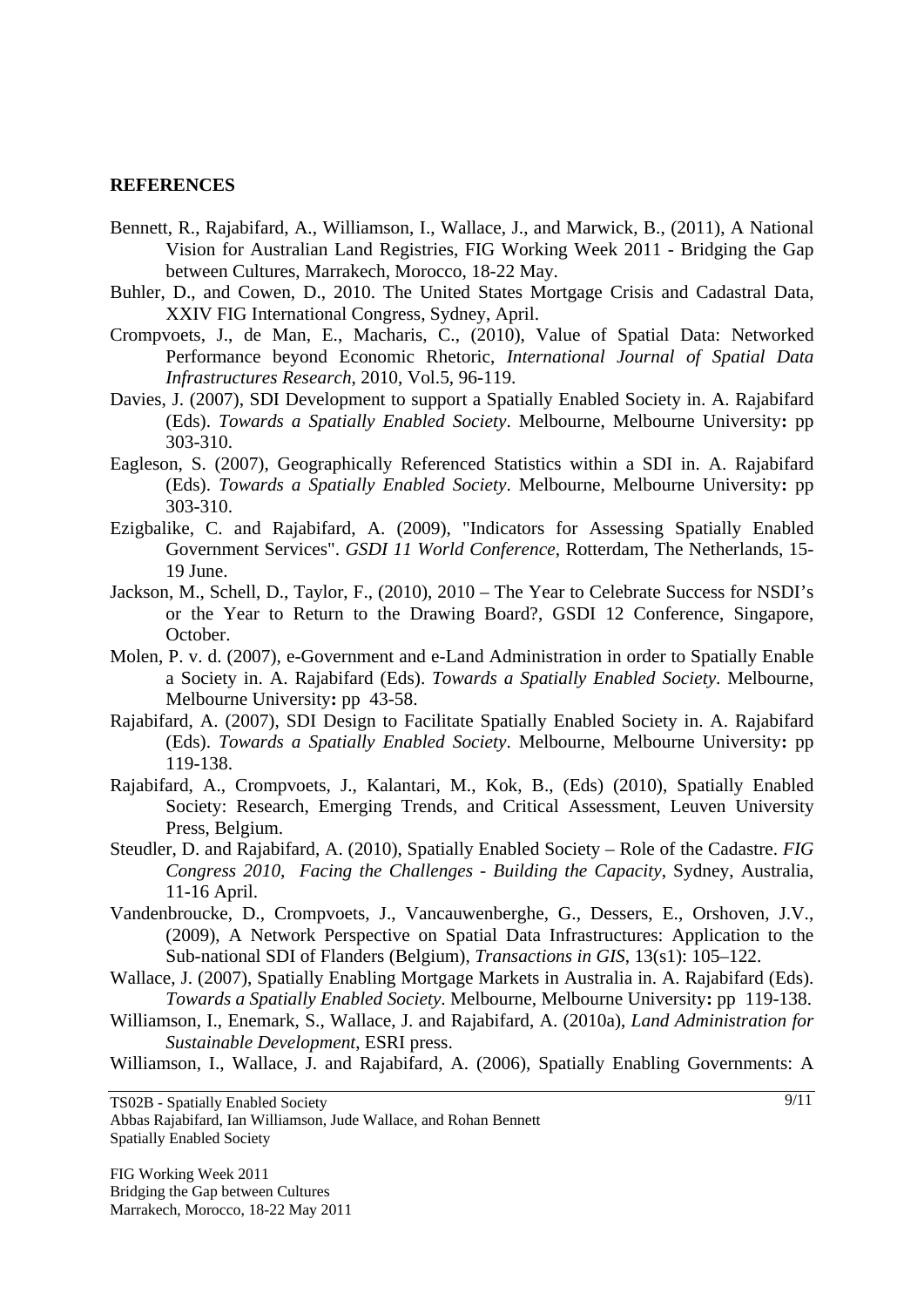New Vision for Spatial Information. *Towards a 2015 Vision of Land*, Taipei, Taiwan, 24-25 October 2006.

Williamson, I., Holland, P. and Rajabifard, A. (2010b), Spatially Enabled Society. *FIG Congress 2010, Facing the Challenges - Building the Capacity*, Sydney, Australia, 11- 16 April.

### **BIOGRAPHICAL NOTES**

Ian Williamson (presenting) is both a professional land surveyor and chartered engineer who is Professor of Surveying and Land Information at the Centre for Spatial Data Infrastructures and Land Administration, Department of Geomatics, University of Melbourne, Australia. His expertise is the cadastre, land administration, and spatial data infrastructures.

Abbas Rajabifard is a professional land surveyor and chartered engineer who is an Associate Professor and Director of the Centre for Spatial Data Infrastructures and Land Administration, University of Melbourne, Australia. He is President of the Global Spatial Data Infrastructure Association.

Jude Wallace is a land policy lawyer who is a senior research fellow at the Centre for Spatial Data Infrastructures and Land Administration, University of Melbourne, Australia. Her specialties range from improving the most modern land administration systems to developing pro-poor land strategies.

Rohan Bennett is a research fellow at the Centre for SDIs and Land Administration at The University of Melbourne. He holds Bachelors degrees in Geomatics and Information Systems, and completed his PhD (Land Administration) in 2007.

#### **ACKNOWLEDGEMENTS**

The authors, from The University of Melbourne, would like to acknowledge the support of the Australian Research Council, Land and Property Management Authority of New South Wales, Land Victoria, Landgate of Western Australia, and PSMA Australia Ltd. The authors would also like to acknowledge that parts of this paper are extracted and adapted from: Rajabifard, A., Crompvoets, J., Kalantari, M., and Kok, B., (Eds)(2010), Spatially Enabled Societies, Leuven University Press, Belgium. Where these extractions have taken place full citation is provided using: Rajabifard *et al* (2010). Finally, the authors would also like to acknowledge the support of colleagues at the Centre for SDIs and Land Administration at The University of Melbourne

#### **CONTACTS**

Prof. Ian Williamson (Presenting Author) Centre for SDIs and Land Administration University of Melbourne

TS02B - Spatially Enabled Society Abbas Rajabifard, Ian Williamson, Jude Wallace, and Rohan Bennett Spatially Enabled Society